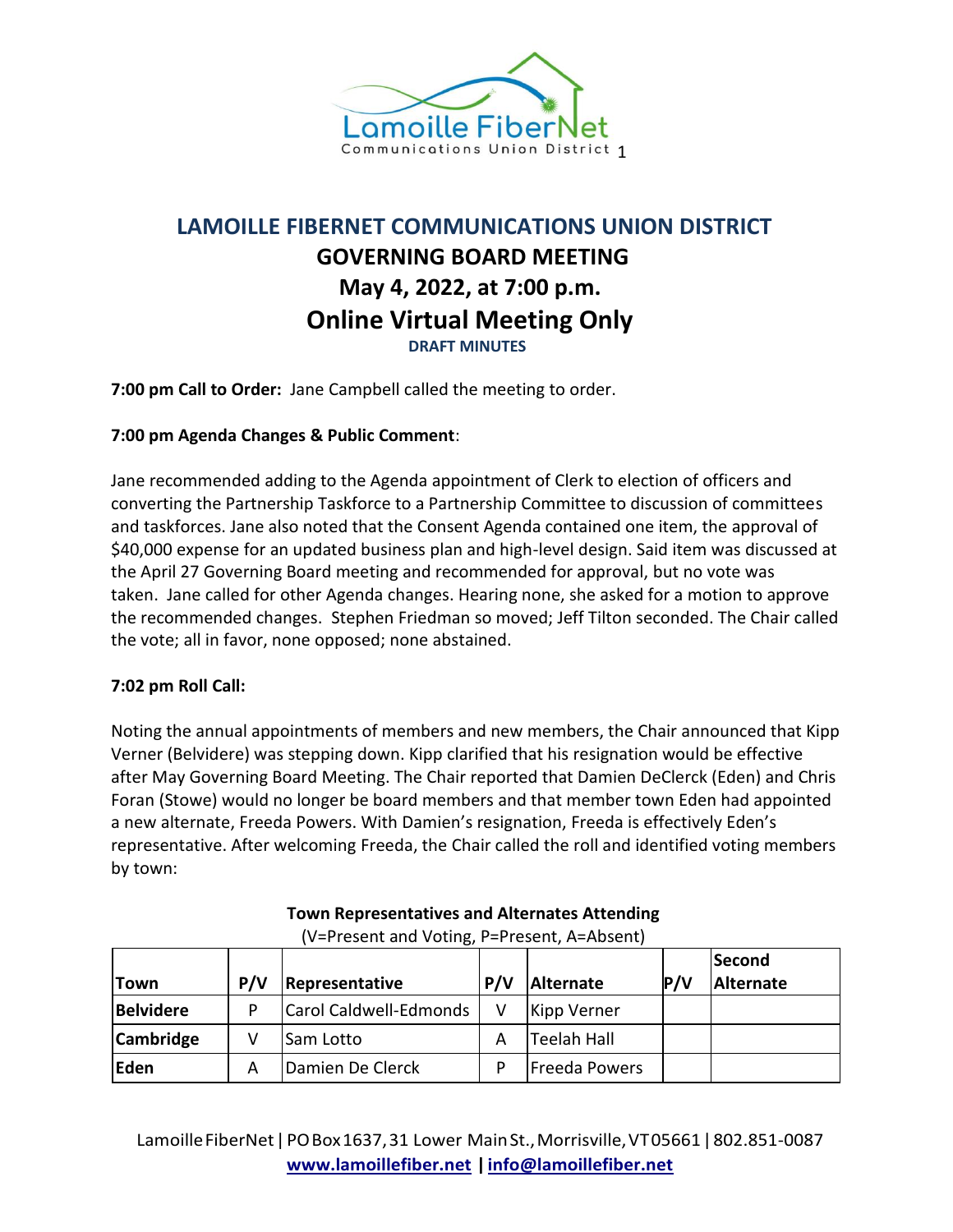

| <b>Elmore</b>     | A | Brian Evans-Mongeon    | V | Hans de Boer          |    |           |
|-------------------|---|------------------------|---|-----------------------|----|-----------|
| <b>Hyde Park</b>  | v | Michael Rooney         | P | Carol Fano            | ΙA | Jack Wool |
| Johnson           | v | <b>Charlotte Reber</b> | P | Paul Warden           |    |           |
| Morristown        | v | Jane Campbell          | A | John Meyer            |    |           |
| <b>Stowe</b>      | v | Stephen Friedman       | А | <b>Scott Weathers</b> |    |           |
| <b>Waterville</b> | v | Jeff Tilton            | Α | Lucy Rogers           |    |           |
| <b>Wolcott</b>    | А | <b>Bruce Wheeler</b>   | А | Mike Davidson         |    |           |

**Other Lamoille FiberNet attendees:** Val Davis, Lisa Birmingham **Public/Guests:** Salvador Morales (LCPC)

**7:06 pm Election of Officers**: Seeking nominations for Clerk, the Chair noted that the Executive Director, Val Davis has been serving as Clerk. Sam Lotto nominated Val Davis for Clerk. Stephen Friedman. All in favor; none opposed; no abstentions.

Jane Campbell called for nominations for Chair. Stephen Friedman nominated Jane Campbell. Sam Lotto seconded. Discussion followed. Sam thanked Jane for her leadership and noted continuity of leadership is important at this critical juncture. Jane noted she would continue for one more year. The Chair asked for further nominations; hearing none, she called for the vote. All in favor; none opposed; no abstentions.

The Chair called for nomination for Vice Chair. Michael Rooney nominated Jeff Tilton. Stephen Friedman seconded. Discussion followed; noting that Vice Chairs often become Chair after fulfilling their terms, Sam Lotto asked Jeff if he would like to become Chair; Jeff said he would. The Chair asked for further nominations; hearing none, she called for the vote. All in favor; none opposed; no abstentions.

**7:09 pm Committees and Taskforces:** The Chair opened discussion on the Executive and Finance Committee with a discussion of statutory and bylaw requirements, including staggered terms, and bylaw's limit of seven members, of which up to three could be at large. Reading from last year's minutes, Jeff Tilton shared current staggered terms as follows:

- Stephen Friedman 1-year term
- Paul Warden 2-year term
- Teelah Hall 3-year term

Noting that only Stephen's term was up, the Chair asked if all members were interested in continuing to serve. All expressed desire to continue to serve. The Chair then asked if other members were interested in serving; Michael Rooney expressed interest in serving. A discussion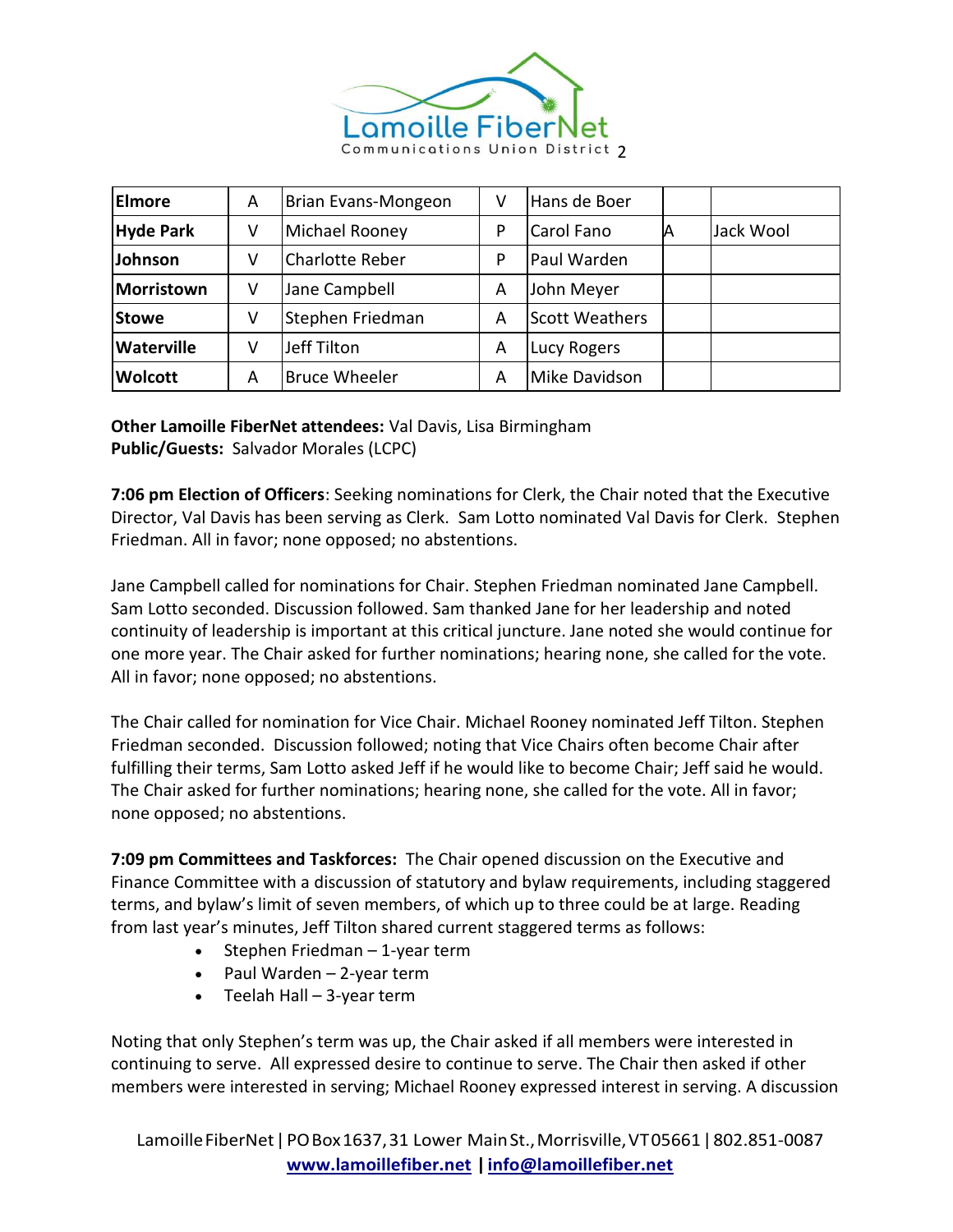

of whether, when and how to expand the number of members on the committee ensued, including the complexity of future issues such as financing bonds and overseeing operations. Members noted that the Governing Board has 10 voting members and adding more members to the Executive Committee which was already 7 members (5 voting) would make it a large committee. One member noted the need to keep the number of voting members an odd number, which would in turn result in adding two new members. A bylaw change would be needed to increase the number. Carol emphasized that need for continuity of knowledge during this critical time, and also when the committee splits into two separate committees (Executive and Finance), is important. Members then discussed whether and when it would be appropriate to separate the current EFC into two committees - an Executive Committee and a Finance Committee. Recapping the conversation as a discussion about splitting the Executive and Finance Committee into two committees in the near future, the Chair moved to table discussion on election of Executive Committee members and officers to coincide with the discussion of expanding the committee size and vote on bylaw change.

The Chair opened discussion on the Marketing and Communications Committee, identifying current members as follows:

- Charlotte Reber
- Paul Warden
- Carol Caldwell-Edmonds
- Jane Campbell, Chair
- Teelah Hall

Jane expressed willingness to serve on committee, but not to remain as chair. All members present expressed willingness to serve. Jeff Tilton expressed desire to join. Paul Warden moved to reappoint current members plus Jeff Tilton to the committee; Michael Rooney seconded. Hearing no further discussion, the Chair called the vote. All in favor; none opposed; no abstentions.

The Chair requested nominations for the committee chair or co-chairs. Carol CCE and Jeff expressed willingness to serve as co-chairs. Michael Rooney moved to nominate Carol CCE and Jeff as co-chairs; Paul Warden seconded. Hearing no further discussion, the Chair called the vote. All in favor; none opposed; no abstentions.

As voted, the Marketing and Communications Committee stands at:

- Charlotte Reber
- Paul Warden
- Carol Caldwell-Edmonds (Co-chair)

LamoilleFiberNet|POBox1637,31 Lower MainSt.,Morrisville,VT05661|802.851-0087 **[www.lamoillefiber.net](http://www.lamoillefiber.net/) [|info@lamoillefiber.net](mailto:info@lamoillefiber.net)**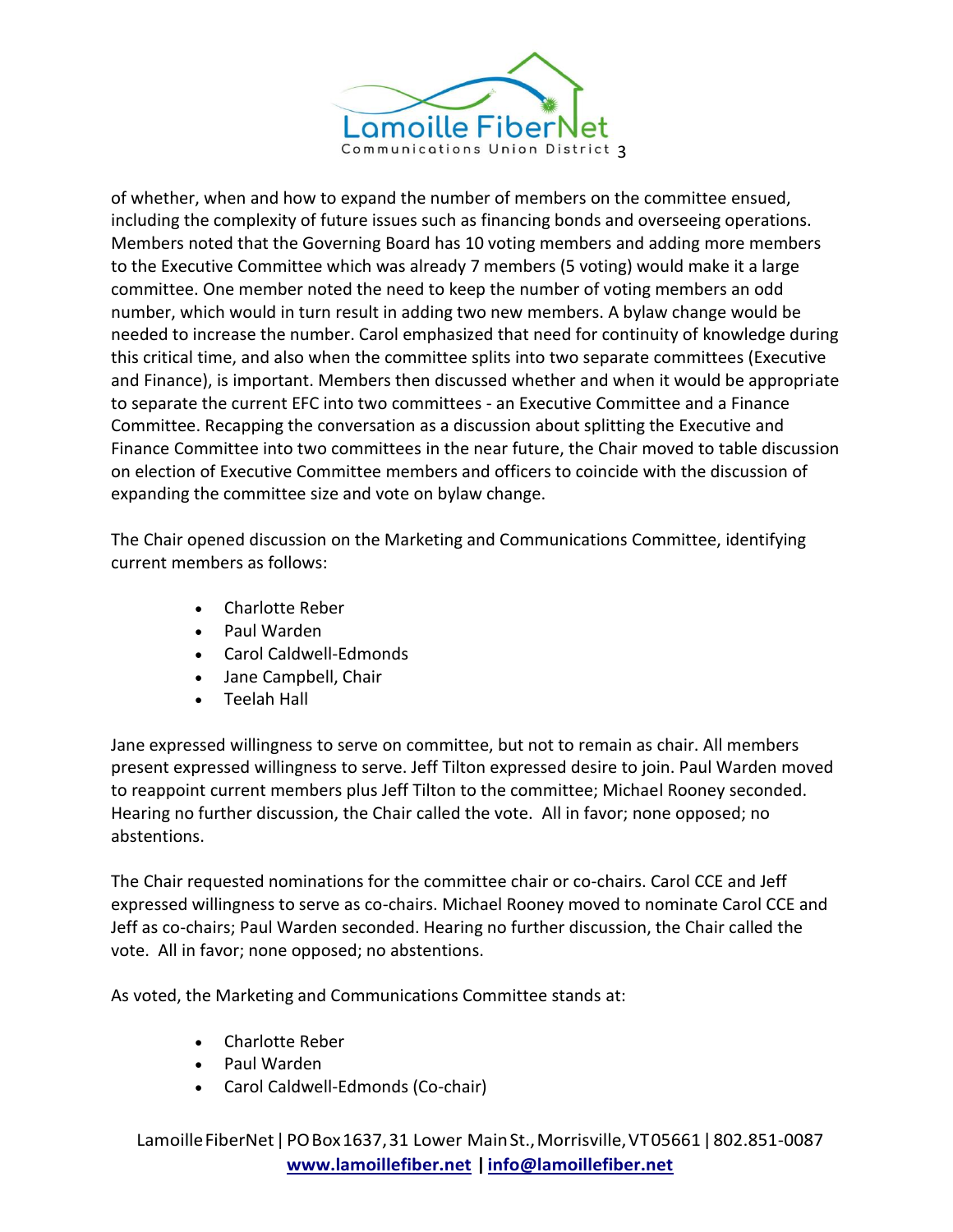

- Jane Campbell
- Teelah Hall
- Jeff Tilton (Co-chair)

Next, the Chair called for a discussion on the Partnership Task Force. The chair called members' attention to the Task Force's original charter and a proposal (circulated prior to the meeting) for converting the Task Force into a permanent committee. The Chair requested a motion to convert the Task Force to a standing committee so the group could move to discussion. Jeff Tilton so moved; Sam Lotto seconded. Members discussed; members noted the importance of the work identifying and partnering with ISPs, the current activities and evolving role of the committee, the need to focus on operations and potentially other new committees. Members raised the potential to merge with the now-dormant Technology Committee and the possibility of sunsetting the Partnership Task Force. The Chair then withdrew her proposal to form a permanent committee until the June meeting and turned to the Partnership Task Force.

The Chair listed the current members of the Task Force as:

- Sam Lotto
- Carol Fano
- Larry Lackey (non-voting)
- Kipp Verner
- Stephen Friedman

The chair asked if members wanted to stay on the committee; all voting Task Force members that were present affirmed. Val noted that Lucy Rogers (absent) is also on the Committee. The Chair informed the Governing Board that Larry Lackey was stepping down from both the committee and as Treasurer. She further emphasized that both she and the organization were immensely grateful for Larry's expertise and hours he had dedicated to get Lamoille FiberNet to this really important transition point. Other members echoed their gratitude and praise. Larry confirmed his resignation effective at the next governing board meeting.

Larry and Jane then shared the various tasks and role of the Treasurer, as an officer and member of the Executive Committee. Jane called on Board members to consider recommending someone and Larry offered to support the transition.

The Chair then called for a motion to consider the Partnership Task Force membership. Paul Warden then moved to reelect the Task Force members; Michael Rooney seconded. Hearing no further discussion, the Chair called the vote. All in favor; none opposed; no abstentions.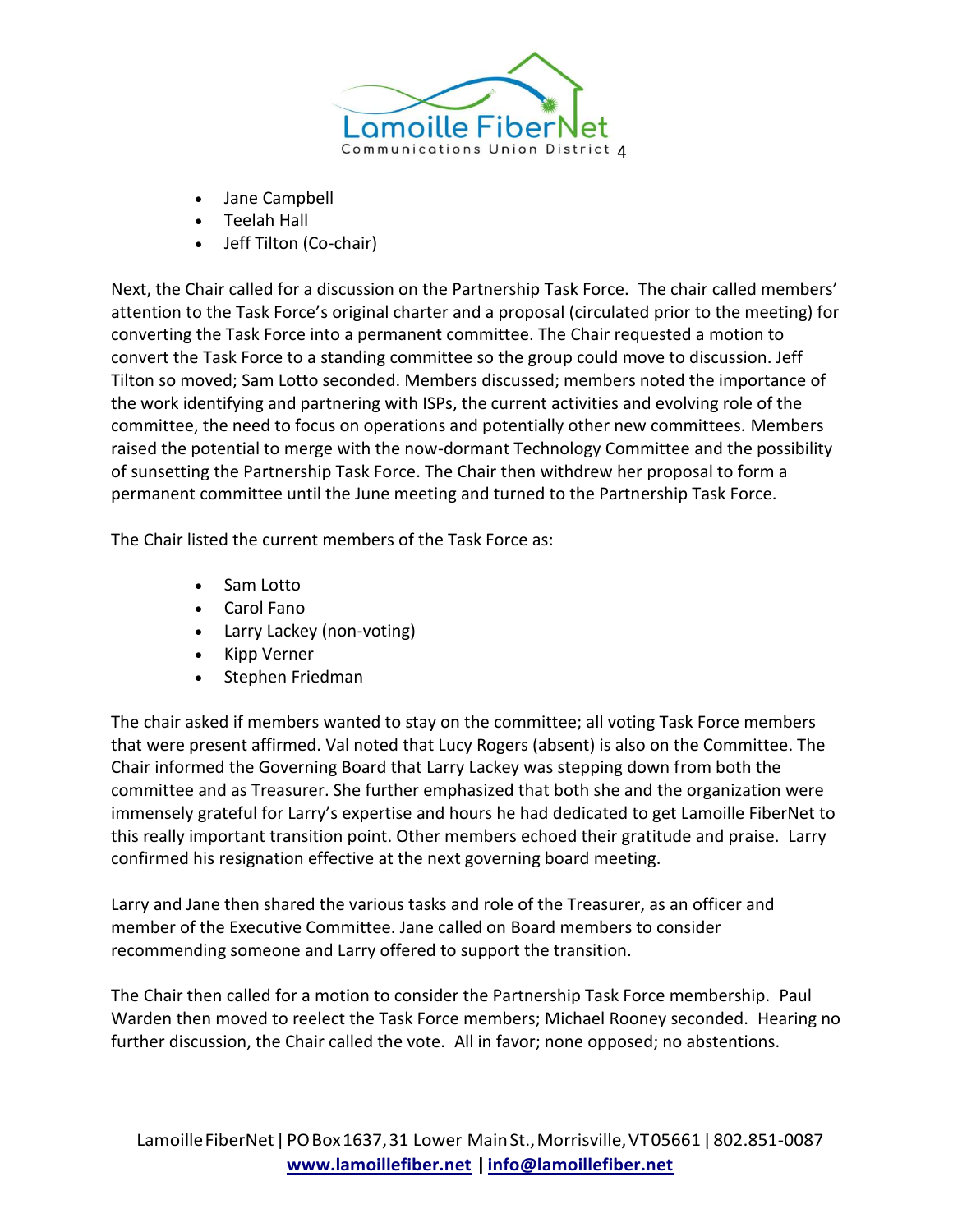

The Chair then asked who would be interested in chairing the task force; Sam Lotto offered. Larry noted that the task force chair does not need to be voted on by the Governing Board; the Taskforce can elect its own chair.

As voted, the Partnership Task Force stands at:

- Sam Lotto
- Carol Fano
- Kipp Verner (until the end of May)
- Stephen Friedman
- Lucy Rogers

**7:44 pm Consent Agenda:** The Chair then redirected attention to the Consent Agenda, which contained only one item, approval of \$40,000 for an updated business plan and high-level design. Michael Rooney so moved; Paul Warden seconded. All in favor; none opposed; no abstentions.

**7: 45 pm Approval of 4/27 Minutes:** The Chair then requested a motion to approve the Aril 27 minutes noting her recommended changes had been circulated in the meeting packet. Members noted need for corrections to spelling errors, Kipp as Belvidere's voting rep and attribution of the 8:47 motion and modification of the original motion authorizing the executive director to resolve concerns with the Tilson contract to Michael Rooney. Michael Rooney so moved; Paul Warden seconded. Hearing no further discussion, the Chair called the vote. All in favor; none opposed; no abstentions.

**7:47 pm Executive Director Update:** Val reported that he expected to meet the June 30 deadline for expending the grant funds. He also reported that after conferring with counsel and Tilson, an amicable exit was expected but that more detail could be discussed in executive session.

Val then updated members on the need for hub sites. University of Northern Vermont in Johnson and the Boy Scout Camp in Eden have been identified as potential sites; nine others are still needed. He encouraged Board members to examine the GIS layer to identify approximately where the design had located eleven hub sites and asked members to recommend locations. Val will be reaching out to Town managers to explore potential sites.

Finally, Val reported that there have been no new adverse posts from Cambridge residents.

**7:51 pm ISP Partnership – Google Fiber:** Val reported that he had shared the Board's response to the first round of negotiations with Google Fiber and is awaiting response; no additional

Lamoille FiberNet | PO Box 1637, 31 Lower Main St., Morrisville, VT05661 | 802.851-0087 **[www.lamoillefiber.net](http://www.lamoillefiber.net/) [|info@lamoillefiber.net](mailto:info@lamoillefiber.net)**